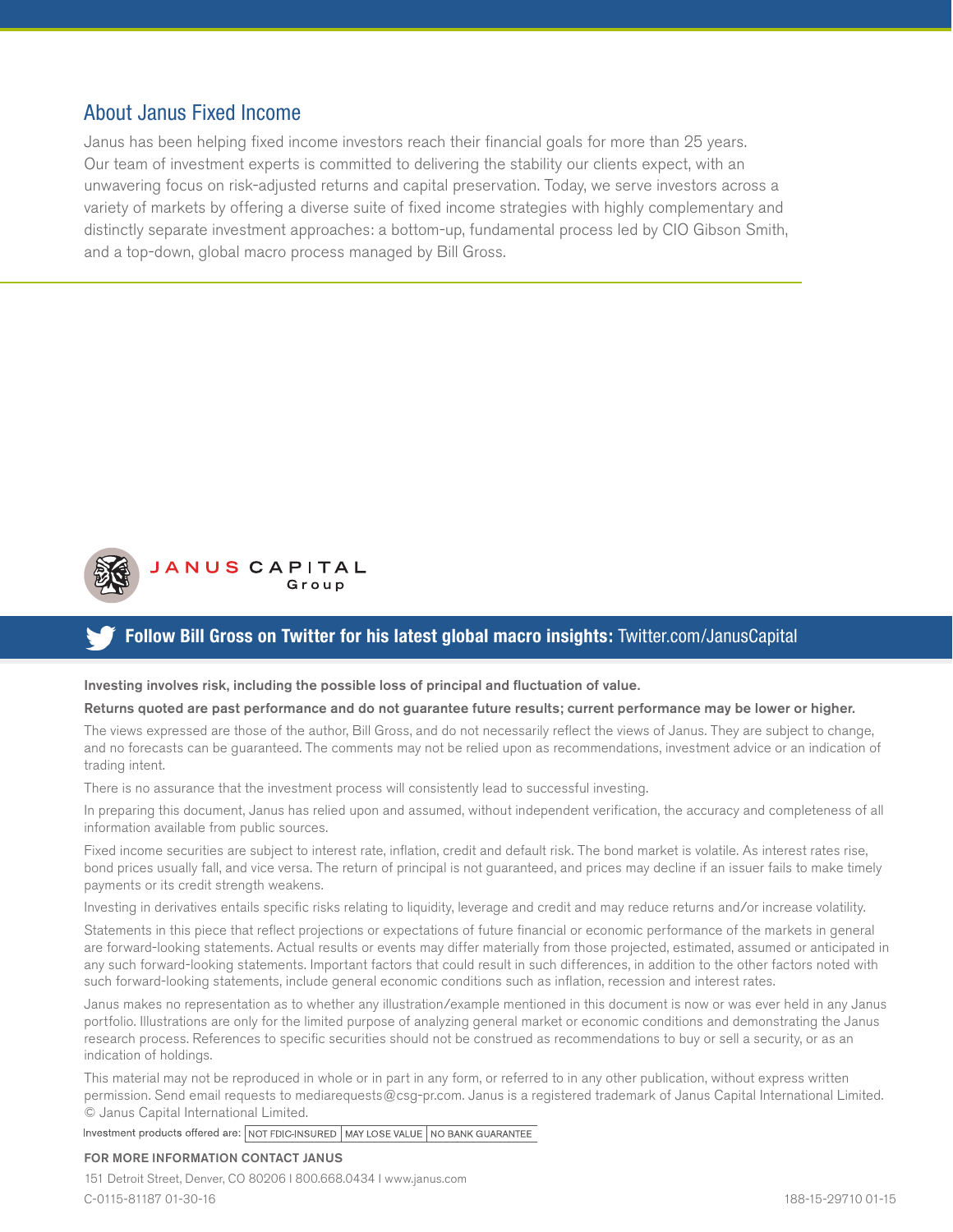



# Investment Outlook

*from Bill Gross*

January 2015



A January Investment Outlook should normally be filled with recommended "do's and don'ts," "picks and pans" and December 31, 2015, forecasts for interest rates and risk assets. I shall do all of that as usual when I travel to New York City for the annual Barron's Roundtable in a few weeks' time. That is always an opportunity for me to engage in verbal jousting with Marc Faber, Mario Gabelli and the usual bearish forecast from the Gnome of Zurich, Felix Zulauf. So I'll leave the specific forecasting for a few weeks' time and sum it up in a few quick sentences for now: Beware the Ides of March, or the Ides of any month in 2015 for that matter. When the year is done, there will be minus signs in front of returns for many asset classes. The good times are over.

Timing the end of an asset bull market is nearly always an impossible task, and that is one reason why most market observers don't do it. The other reason is that most investors are optimists by historical experience or simply human nature, and it never serves their business interests to forecast a decline in the price of the product that they sell. Nevertheless, there comes a time when common sense must recognize that the king has no clothes, or at least that he is down to his Fruit of the Loom briefs, when it comes to future expectations for asset returns. Now is that time and hopefully the next 12 monthly "Ides" will provide some air cover for me in terms of an inflection point.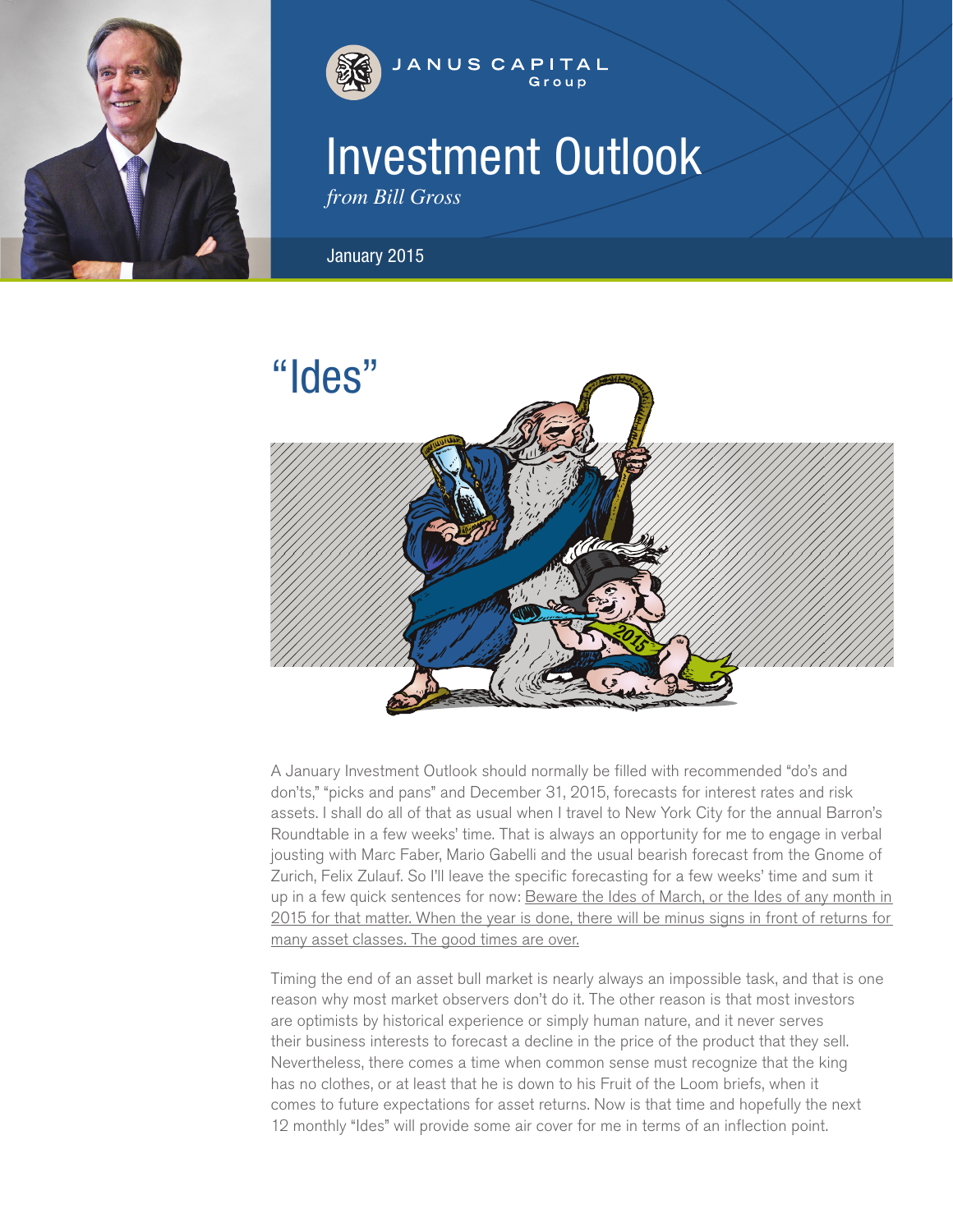Manias can outlast any forecaster because they are driven not only by rational inputs, but by irrational human expressions of fear and greed. Knowing when the "crowd" has had enough is an often frustrating task, and it behooves an individual with a reputation at stake to stand clear. As you know, however, moving out of the way has never been my style so I will stake my claim with as much logic as possible and hope to persuade you to lower expectations for future returns over the next 12 months.

My investment template shares a lot in common with, and owes credit to, the similar templates of Martin Barnes of the Bank Credit Analyst and Ray Dalio of Bridgewater Associates. All three of us share a belief in a finance-driven economic cycle which over time moves to excess both on the upside and the downside. For the past few decades, the secular excess has been on the upside with rapid credit growth, lower interest rates and tighter risk spreads dominating the long-term trend. There have been dramatic reversals as with the Lehman Brothers collapse, the Asia/dot-com crisis around the turn of the century, and of course 1987's one-day crash, but each reversal was met with a new and increasingly innovative monetary policy initiative on the part of the central banks that kept the bull market in asset prices alive.

Consistently looser regulatory policies contributed immensely as well. The Bank Credit Analyst labels this history as the "debt supercycle," which is as descriptive as it gets. Each downward spike in the economy and its related financial markets was met with additional credit expansion generated by lower interest rates, financial innovation and regulatory easing, or more recently, direct central bank purchasing of assets labeled "Quantitative Easing." The power of additional and cheaper credit to add to economic growth and financial asset bull markets has been underappreciated by investors since 1981. Even with the recognition of the Minsky Moment in 2008 and his commonsensical reflection that "stability ultimately leads to instability," investors have continued to assume that monetary (and at times fiscal) policy could contain the long-term business cycle and produce continuing prosperity for investors in a multitude of asset classes both domestically and externally in emerging markets.

There comes a time, however, when zero-based, and in some cases negative yields, fail to generate sufficient economic growth. While such yields almost automatically result in higher bond prices and escalating P/E ratios, their effect on real growth diminishes or in some cases, reverses. Corporate leaders, sensing structural changes in consumer demand, become willing borrowers, but primarily to reduce their own outstanding shares as opposed to investing in the real economy. Demographics, technology, and globalization reversals in turn have promoted a sense of "secular stagnation" as economist and former Treasury Secretary Larry Summers calls it and the "New Normal" as I labeled it as early as 2009. The Alice in Wonderland fact of the matter is that at the zero bound for interest rates, expected Returns on Investment (ROI) and Returns on Equity (ROE) are capped at increasingly low levels. The private sector becomes less willing to take a chance with their owners' money in a real economy that has a lack of aggregate demand as its dominant theme. Making money by borrowing at no cost for investment in the real economy sounds like a no-brainer. But, it comes with increasing risk in an environment of secular stagnation, demand uncertainty, and with the ROI closer to zero itself than an entrepreneur is willing to bear.

*The power of additional and cheaper credit to add to economic growth and financial asset bull markets has been underappreciated by investors since 1981.*